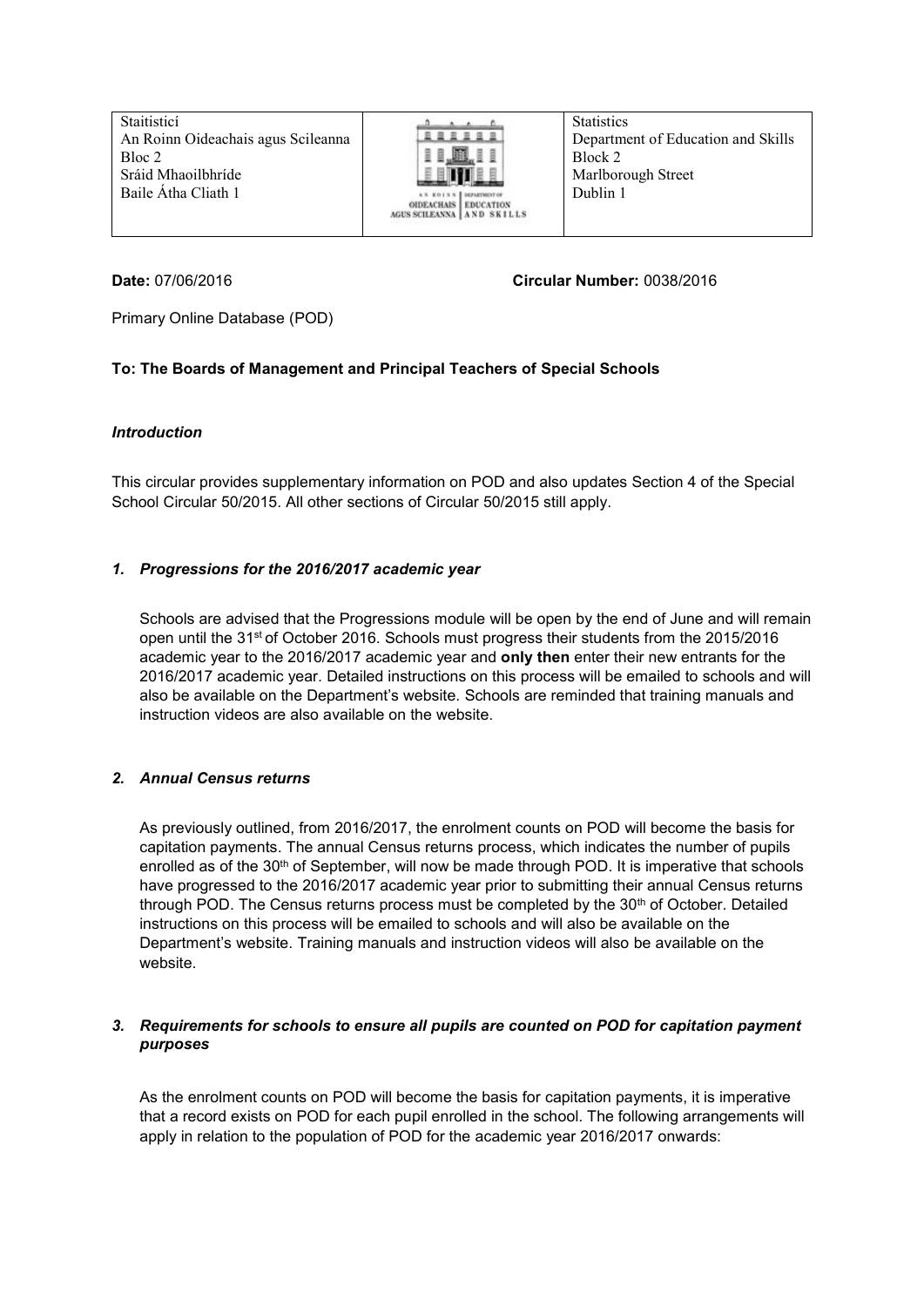- 1) In relation to all new enrolments to special schools from 2016/2017 onwards, schools must ensure that parents/guardians are fully informed of the requirement on schools to transfer data onwards to POD, and parents/guardians should be made fully aware that they are giving their child's details for this purpose, in addition to providing it for the purpose of local school administration. Schools should be cognisant of this when enrolling new pupils to their school in the future.
- 2) The Department is satisfied that there is a clear legal basis for the onward transfer of data from schools to POD. The Department understands that, despite this, a very small minority of parents/guardians may express concerns about data that they are providing to the school being transferred onwards to POD. The Fair Processing Notice contains information on the purpose, legal basis for data collection and retention policy of the data, and schools are requested to alert parents/guardians to the fact that this information is now available on the Department's website.

The Department is satisfied that the information in the Fair Processing Notice will provide clarity and reassurance to any parents who may have concerns. However, in the very small minority of cases where, despite all efforts by schools and the clarifications provided by the Department, the parent/guardian of a pupil still very strongly objects to the onward provision of data to POD, the Department recognises that a practical arrangement must be made in order to ensure that schools are not adversely affected and that a record can be made for all pupils on POD. Therefore, for these cases the following arrangements will apply:

- a. Parents/guardians who continue to object to the onward provision of data to POD need to put their objections in writing to the school in order for their wishes to be carried out. Note that verbal objections will **not** be sufficient in this regard, as schools will be required by the Department to maintain written records of objections, and parents who do not put their objections in writing should be informed by the school that their record will be otherwise transferred to POD within a four-week timeframe. Parents/guardians who object should be given every opportunity to provide their objections in writing to the school.
- b. Schools that are in receipt of a letter from a parent/guardian outlining their objections to the onward provision of data to POD can create a partial record for that pupil on POD, using the guidelines available on request from the POD Helpdesk. This will ensure that a record is created for the pupil which will be counted for capitation purposes. In these cases, schools will be required to have a corresponding letter from that pupil's parent/guardian objecting to the transfer of certain data available on file in the school. These records must be available for future inspection on request by the Department's Inspectorate.

### **5. Transferring of pupils' details to post-primary schools**

This is being examined for the future and is not currently available.

#### **6. Eircodes**

In line with Government policy, the Department of Education and Skills is promoting the use of Eircodes. From September 2016, POD will include a field for Eircode as part of the address information. The Department asks that, in the cases where schools have pupil's Eircode, they enter this as part of the address information.